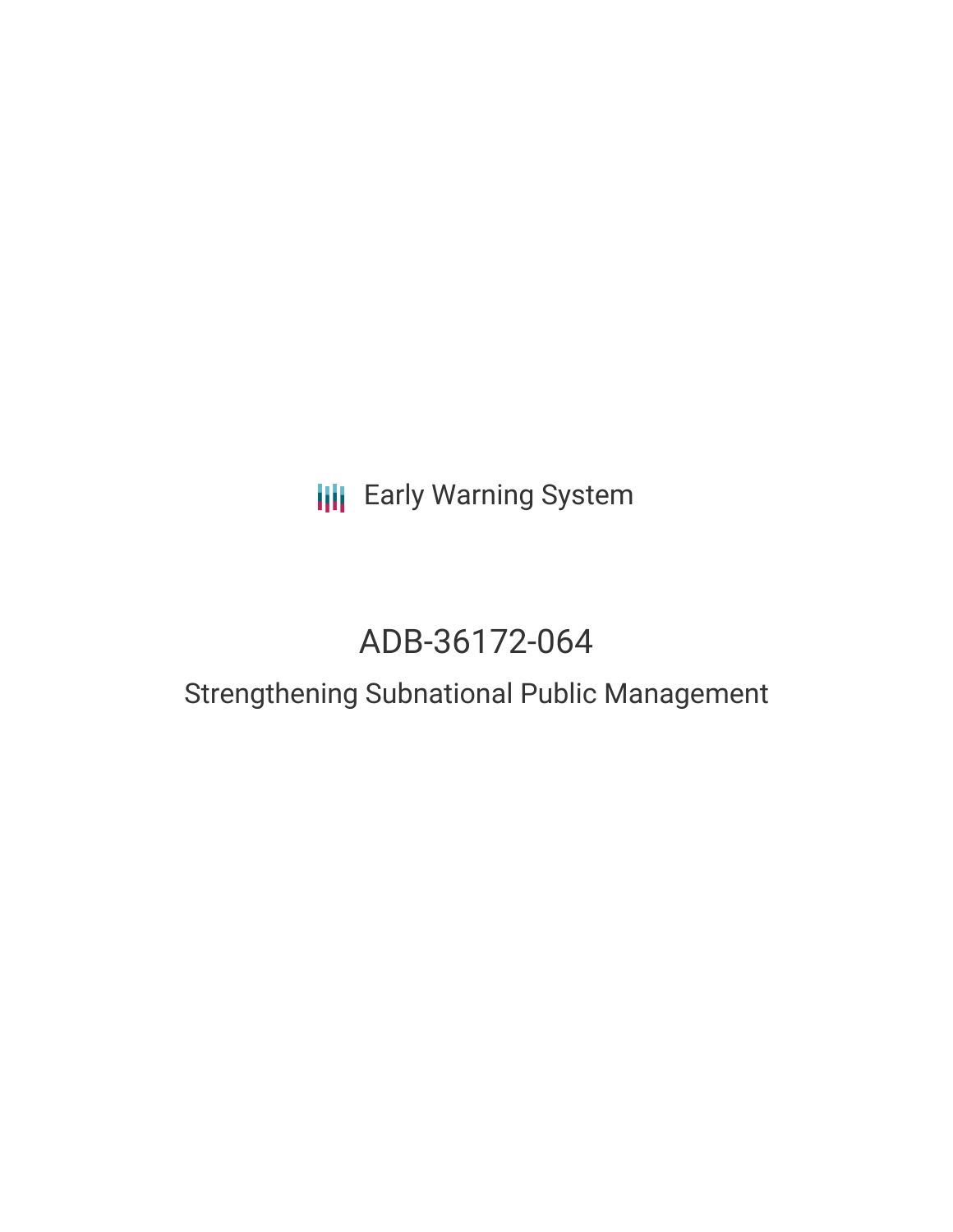

#### **Quick Facts**

| <b>Countries</b>               | Nepal                                     |
|--------------------------------|-------------------------------------------|
| <b>Financial Institutions</b>  | Asian Development Bank (ADB)              |
| <b>Status</b>                  | Active                                    |
| <b>Bank Risk Rating</b>        | B                                         |
| <b>Voting Date</b>             | 2016-08-04                                |
| <b>Sectors</b>                 | Law and Government, Technical Cooperation |
| <b>Investment Type(s)</b>      | Grant                                     |
| <b>Investment Amount (USD)</b> | $$0.50$ million                           |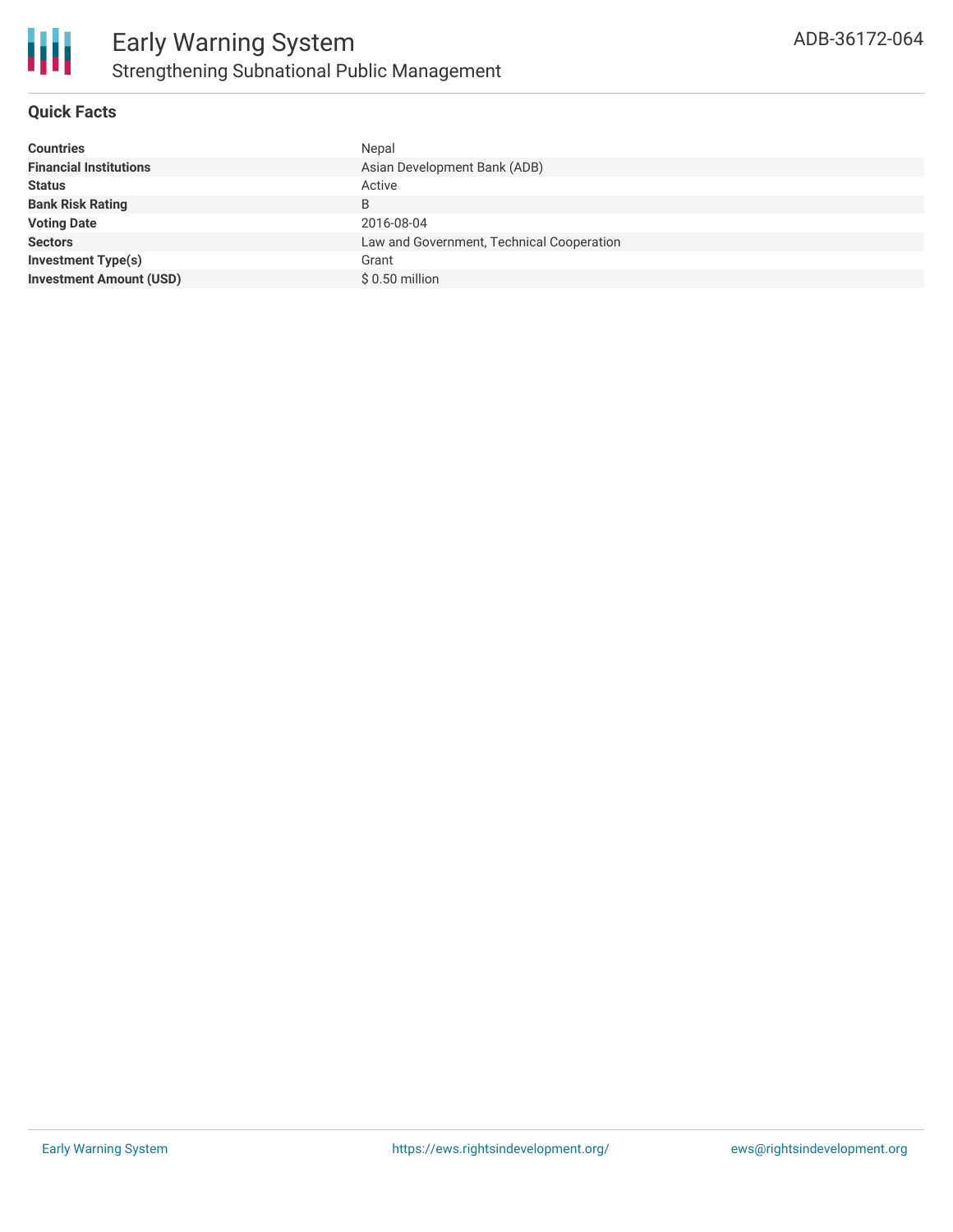

#### **Project Description**

#### **DESCRIPTION**

The Constitution of Nepal has introduced fiscal federalism, giving powers to all three levels of government to enact laws, prepare budgets, impose taxes, and collect own-source revenues. A critical aspect of fiscal decentralization is that the provincial and local governments have revenue-raising powers through taxation. To improve the subnational revenue mobilization, the government needs to undertake a thorough assessment of (i) the revenue generation potential of subnational governments; (ii) appropriate tax policies, including the design of acts, codes, and procedural manuals for local government taxes based on the ability to pay the principle; and (iii) requirements to expand tax administration systems that are based on information and communication technology (such as a municipal administration and revenue system) to streamline tax administration and collection, and link such systems with broader governance, PFM, and anticorruption objectives.

The new Constitution also recognizes the need to address the vertical and horizontal imbalances among federal, provincial, and local levels of government. A permanent constitutional body, the National Natural Resources and Fiscal Commission, has been proposed to determine the appropriate levels of fiscal transfers and revenue distribution among the three government tiers, and recommend equalization grants. It is critical to assist the government to (i) establish the commission with a clear institutional structure, function, and mandate; and (ii) provide the necessary technical and capacity building support, specifically in relation to principles of intergovernmental fiscal transfers, including the design of a devolution formula.

Another important dimension of fiscal decentralization is the establishment of a suitable framework and mechanism for onlending to subnational governments. To maintain overall fiscal discipline, the framework must have clear terms and conditions; enforceable rules, regulations, and procedures for onlending to subnational governments and repayment; and obligations and responsibilities between the central and subnational governments.

For improving transparency in PFM and reducing fiduciary risks at the subnational level, there is a need to strengthen (i) integrated financial management; (ii) accounting and reporting systems; (iii) electronic government procurement (e-GP) system, including the nationwide roll-out; and (iv) internal, external, and technical audit systems by building on and deepening the reforms of SPMP I.

#### PROJECT RATIONALE AND LINKAGE TO COUNTRY/REGIONAL STRATEGY

In light of the above, the rationale for the PATA stems from the need to carry out a comprehensive assessment of PFM issues at the subnational government level to identify policy options for (i) addressing the weaknesses and revitalizing the institutions designed under SPMP, and (ii) providing institutional development and capacity building support to the government to successfully manage the transition to fiscal federalism.

#### IMPACT

Capacity and readiness of the government to adopt fiscal federalism enhanced (the Constitution of Nepal 2015; Government of Nepal''s Thirteenth Plan, FY2014- FY2016; Good Governance Act of 2008; and Ministry of Finance budget for FY2017)

#### CONSULTING SERVICES

A consulting firm will be recruited to provide 21 person-months of international consultants and 15 person-months of national consultants, including (i) tax specialists and a team leader, (ii) intergovernmental fiscal transfer specialists, (iii) public sector budget specialists, (iv) capital market specialists, (v) internal and external audit specialists, (vi) technical audit specialists, and (vii) information and communication technology, and management information system specialists. A change management specialist will be recruited as an international individual consultant for 3 person-months. The consultants will be recruited using quality and cost-based selection method with a quality cost ratio of 90:10 at an expected cost of \$450,000. The consultant outputs are assessment reports with policy recommendations and capacity building support. Stakeholder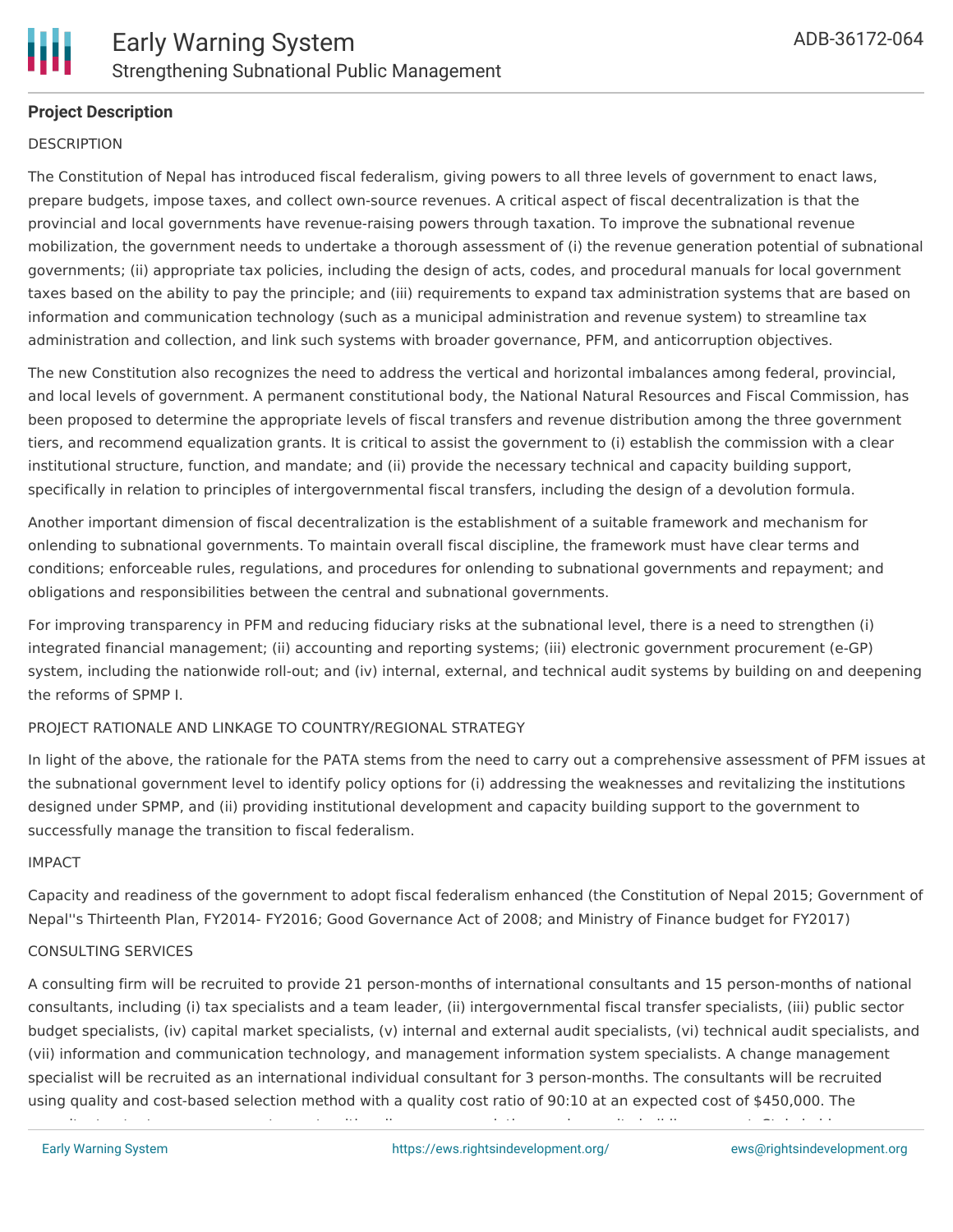

#### **Investment Description**

Asian Development Bank (ADB)

TA 9150-NEP: Strengthening Subnational Public Management Technical Assistance Special Fund US\$ 500,000.00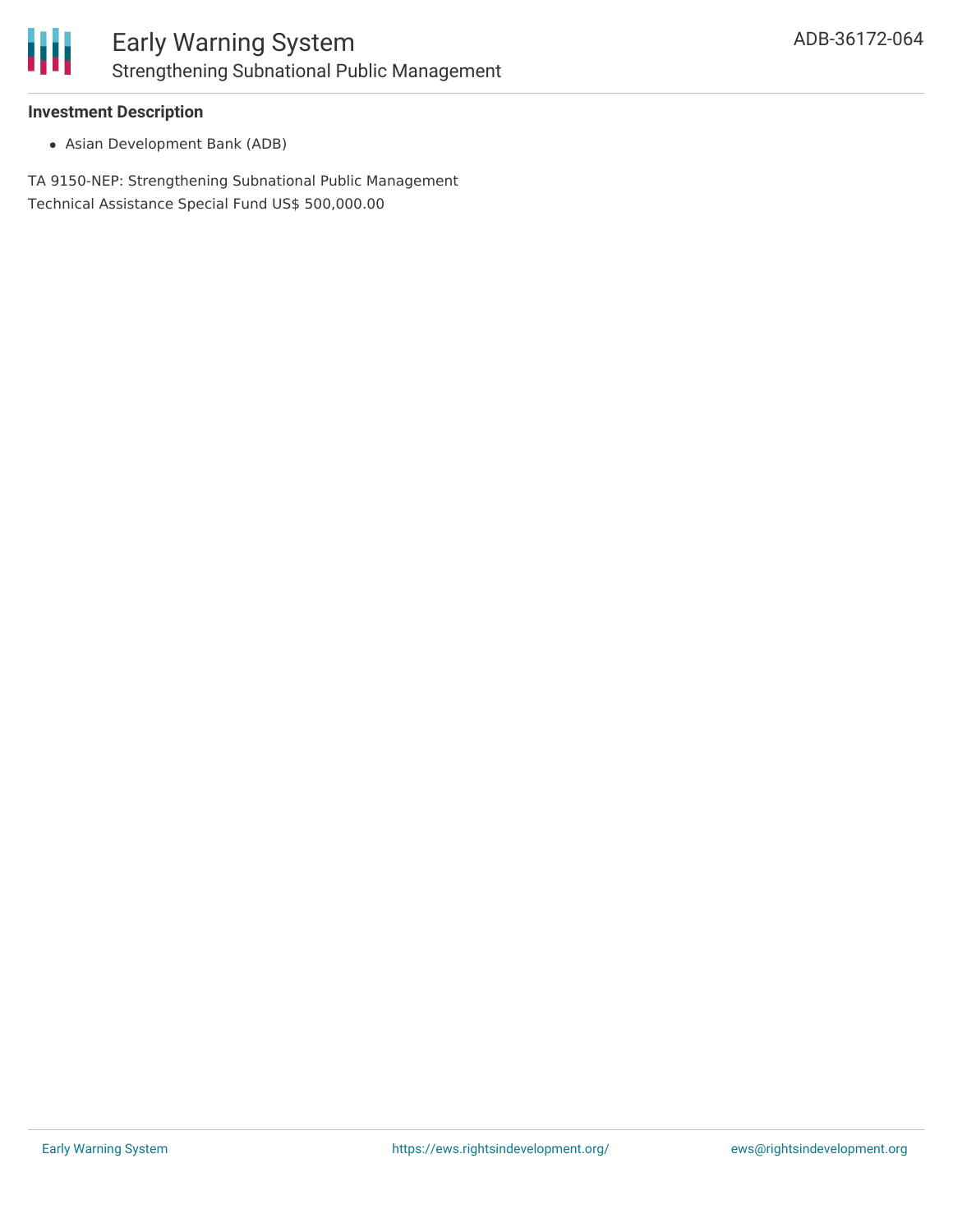#### **Contact Information**

#### ACCOUNTABILITY MECHANISM OF ADB

The Accountability Mechanism is an independent complaint mechanism and fact-finding body for people who believe they are likely to be, or have been, adversely affected by an Asian Development Bank-financed project. If you submit a complaint to the Accountability Mechanism, they may investigate to assess whether the Asian Development Bank is following its own policies and procedures for preventing harm to people or the environment. You can learn more about the Accountability Mechanism and how to file a complaint at: http://www.adb.org/site/accountability-mechanism/main

#### **CONTACTS**

Responsible ADB Officer Akin, Cigdem Responsible ADB Department South Asia Department Responsible ADB Division Public Management, Financial Sector and Trade Division, SARD Executing Agencies Ministry of Finance Mr. Surya Prasad Pokharel, Under Secretary, Ministry of Finance sppokharel@mof.gov.np The Government of Nepal Singha Durbar Kathmandu, Nepal